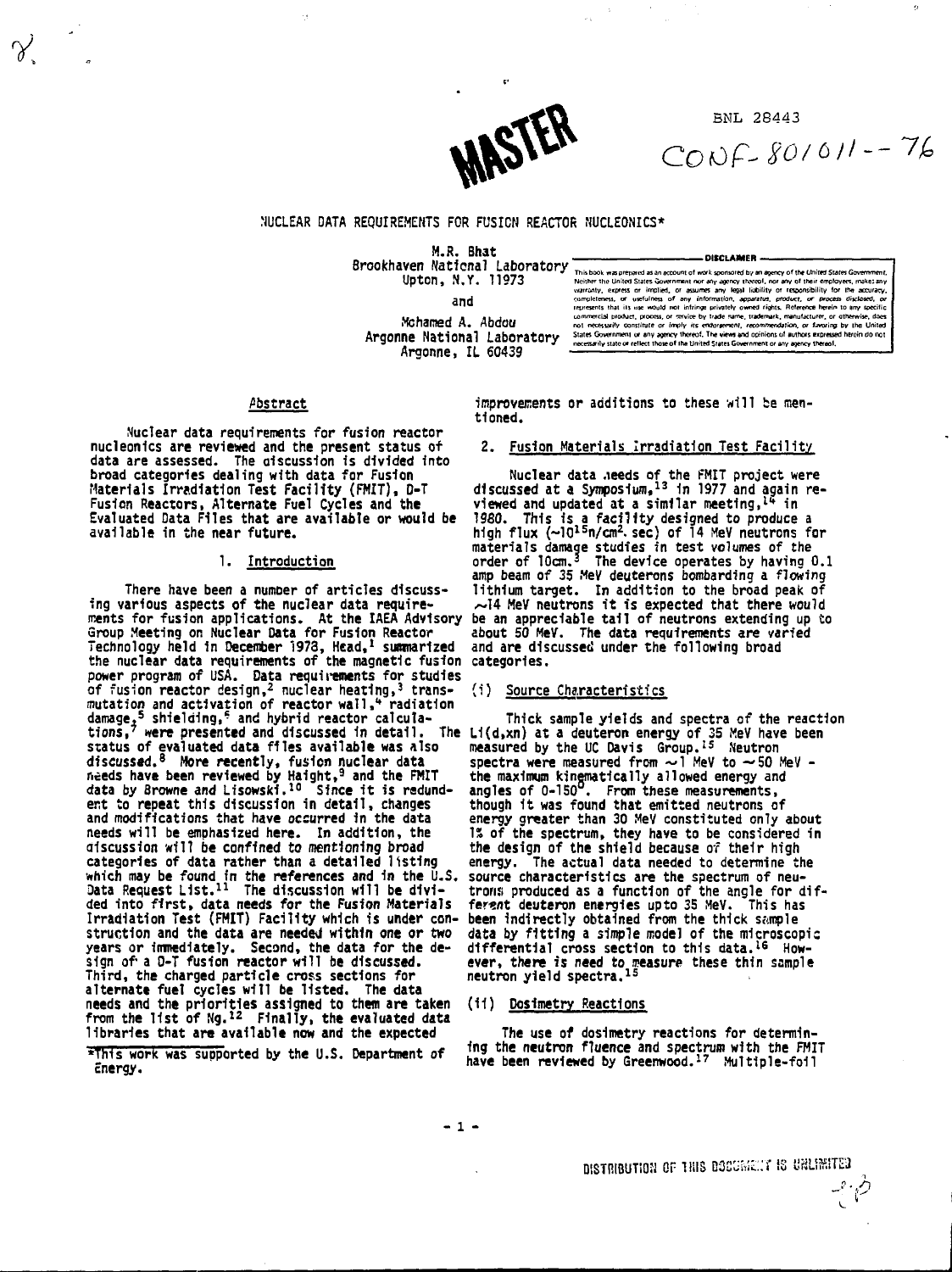**passive dosimetry tecnnique analyzes the activa-tion products and by unfolding determines the most probable flux and spectrum of the incident neutrons. For FMIT applications, Greenwood,<sup>18</sup> has assembled a cross section file extending to 44 MeV by extrapolating to higher energies by various methods. However, reaction data at selected** energies from 1 to 50 MeV are needed for 59 Co,<br>197Au, <sup>54</sup>Fe, <sup>58</sup>Ni, <sup>30</sup>Zr, <sup>89</sup>Y, <sup>169</sup>Tm, <sup>93</sup>Nb, <sup>23</sup>Na,<br><sup>197</sup>Ag, <sup>238</sup>U and <sup>55</sup>Mn. Details of the different **(n,particle) reactions and accuracies desired may be found in the forthcoming compilation of Re-quests for Nuclear Data.<sup>11</sup> Helium accumulation fluenca monitors provide neutron fluence data as a further check on the foil technique results. Source characterization by these two techniques and the helium generation cross sections for fast neutrons have been discussed by Kneff et a!.1 9\* 20 Total helium production cross sections as a func-**<br> **tion of energy are needed for Al, Fe, Cu, Ti, Ni,**<br>W and Au up to 40 MeV.<sup>11</sup> Solid state track re**corders are being developed for neutron dosime-try,<sup>21</sup> and need z3S,238|j ffS S <sup>i</sup><sup>o</sup> n cross sections and (n,p), (n,a) reactions for Ag, Br, C, 0 and N in the 14-40 MeV range.<sup>11</sup>**

# **(iii) Materials Damage Studies**

**The status of materials damage studies pro**gram has been reviewed by Doran and Guinan.<sup>22</sup> The **data needed are differential angular cross sections for elastic scattering and for all non-elas-tic reactions for Fe, Ni, Cr, Al, Cu, W, Sn, Ti and V in the energy range 15-35 MeV.<sup>11</sup> The angular and energy distributions of the emitted particles are necessary so that the recoil energy of the residual nucleus can be calculated. Total helium and hydrogen production cross sections should be available for these materials at a few points from 15-35 MeV to help in the unfolding of total helium production data.**

# **(iv) Shield Design**

**Nuclear data relevant to the shield design of the FMIT facility have been reviewed by Carter at al.-<sup>3</sup> Total differential elastic and non-elastic neutron cross sections are needed for the constituents of the shield for energies up to 50 MeV. Neutron total and non-elastic cross sections for Fe, 0, C and Ca were measured by the UC Davis Group,2" at 35.3, 40.3 and 50.4 MeV and total cross sections were also measured for C, 0, AT, Si, Ca, Cr, Fe, N1, Cu, Au and ?b from 2-80 MeV at ORELA.<sup>25</sup> However, high accuracy (±5X) total and differential elastic data on some of the important shielding materials like Fe, Mi, Cr and TI would be helpful In order to check these data.<sup>11</sup>**

#### **(v) Neutron and Deuteron Activation Data**

**These data are needed to estimate the problems involved 1n the maintenance of the FMIT facility Including the test cell and monitoring equipment. Activation data needs have been**

•fi .«'.<\* **discussed by Johnson et al.<sup>1</sup> <sup>6</sup> Since only about 5 neutrons are emitted for 100 deuterons of 35 MeV energy incident on lithium, it is expected that the amount of activation caused by deuterons is much larger than that originating from neutrons.<sup>15</sup> There are much less data on deuteron induced activation than on neutron activation. Some of the deuteron induced activations have been measured at the UC Davis with 35 MeV deuterons incident on Li, C, Al, Fe, Ni, Cu, Mo, Ta, Au and ?b. Mea-surements on fla, K, Ca, Cr and Mn and other nuclei have been planned. There are neutron activation cross sections in ENDF/B which have been extended to 40 MeV with nuclear model calculations of various degree of sophistication. These, however, have to be checked against differential data at higher energies or integral measurements. Neutron** activation data are needed for Cu, Al, Cr, Mn,<br>Fe, N1,Ti, Co, Na and K up to 40 MeV.<sup>11</sup>

# **(vi) Other FMIT Data**

**In addition to the above, data are needed to determine the effect of prompt neutron, gamma-ray and charged particles originating from deuteron bombardment and also neutron and gamma-ray transport and radiation heating data. The status of these have also been discussed by Johnson et al.<sup>1</sup> <sup>6</sup> The neutron yield and spectrum data for deuterons on lithium were discussed earlier in the section on source characterization. Data on gamma-ray production were also obtained from the same ex-periments.<sup>13</sup> Proton emission from (d, Li) reaction was calculated on the assumption that proton emission was similar to neutron emission.<sup>16</sup> The data needed for determining neutron and gamma-ray transport and radiation heating are differential elastic scattering, non-elastic scattering neutron, charged particle and gamma-ray emission spectra and KERMA factors. These data are needed up to 50 MeV. ENDF/B-IV evaluations may be used up to 15 MeV supplemented by nuclear model calculations and the Wilson,<sup>26</sup> and Aismiller - Barisft,<sup>27</sup> data libraries for higher energies.**

### **3. D-T Fusion Reactor Design**

**The data for fusion reactors based on the D-T reaction are many and are needed for energies up to 15 MeV. These will be divided into data for the next generation D-T reactor designs and those for the D-T Fusion Engineering Prototype and Demonstration power plant. The data in the first section are assigned a higher priority, (priority I) than those in the second (priority II).**

# **3.1 Data for flext Generation D-T Reactor Designs**

**(1) Data for Shielding. Activation and Neutron Transport Calculations"**

**Data on secondary neutron emission spectra as a function of angle and neutron activation cross sections for all significant**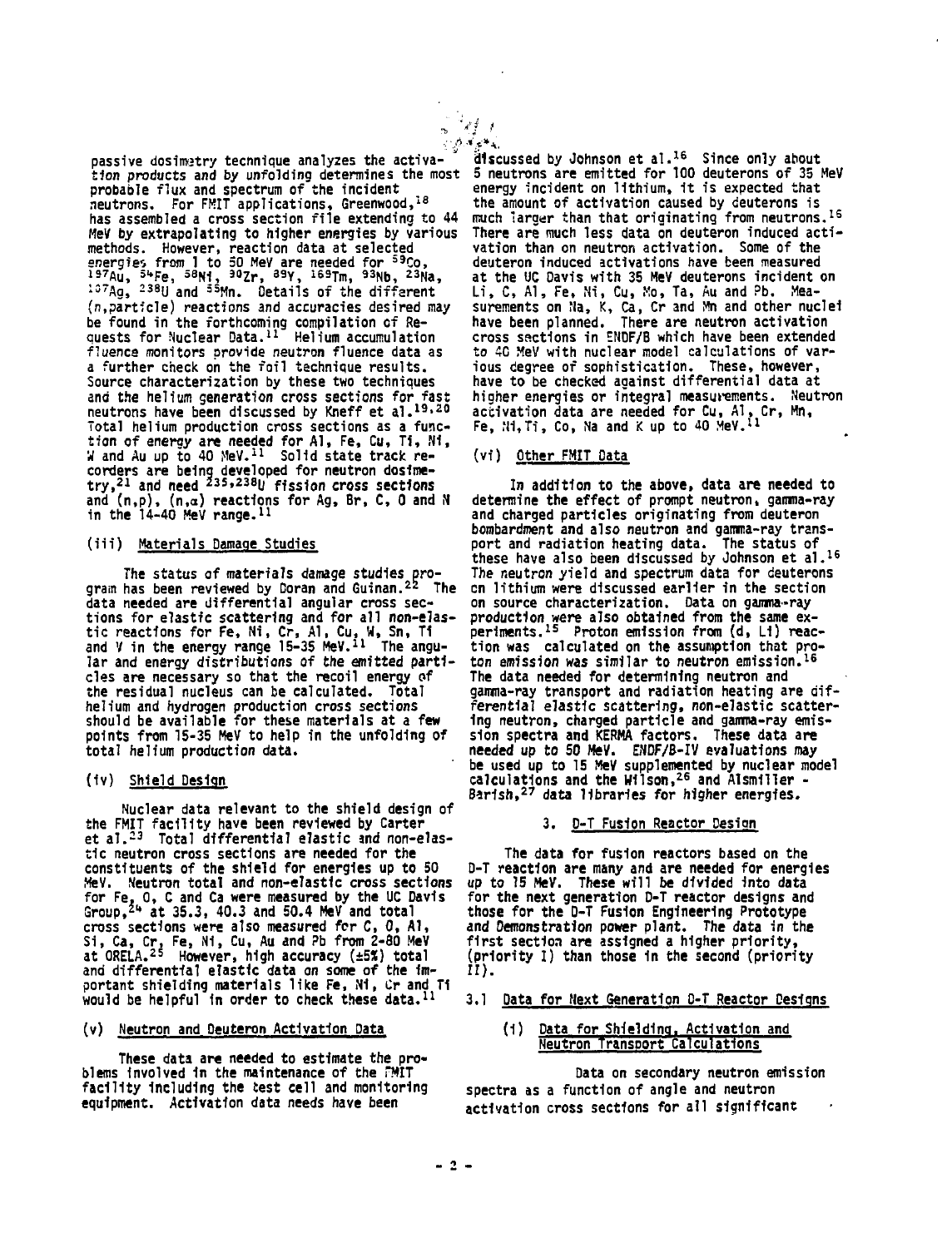activities are needed for incident energies<br>from 3 to 15 MeV, for Al, <sup>7</sup>Li, C, Mi, Gu,<br><sup>12</sup>B, Fe, Cr, Pb, Si, M, O, N. – The data<br>should have a precision of 10%.<sup>11</sup> Scme of the recent measurements on the neutron emis**sion spectra have been listed by 3rowne and Liscwski.<sup>1</sup>"**

**The need for reliable data on inducedactivation is becoming exceedingly important for two reasons. First, the need for recyiing most of the materials within -30 yrs after component replacement or reactor decommissioning is now recognized. Second, the benefits of personnel access into the reactor building within hours after shutdown to perform some "hands-on" maintenance have been indicated, particularly for near-term facilities such as FED/ETF. The result of these new developments is that providing adequate •:a:a fcr induced-activation (cross sections, branching ratios, decay schemes, etc.), of all -ateriais in the reactor,<sup>6</sup> is necessary.**

#### **(if) Data for Materials Carnage Studies**

**These data include helium and hydrccen production data for Li, C, HI, Si, Cu, C, N, l: 3 , Fe, Cr, Pb, M and AT between 9 and 15 MeV. <sup>T</sup>here are seme data measurements at 1: "!eV,!3 and mare measurements are needed at lower energies.**

# **Jiff) Data for Tritium 3reedfng**

**Data are needed for <sup>7</sup>Li(n,n')at reaction for 11 to 14 MeV neutrons with an accuracy of 5\* if possible, and at least "OS. "or <sup>6</sup>Li, the data for tritium production are needed from 0.5-5.3 MeV with a precision of IC'i. These data with the spectrum OT second**ary neutrons for the reactions mentioned above **are important for a calculation of tritium breeding in the fusion reactor blanket. Recent measurements on <sup>7</sup>Li(n,n')oi reaction from •1-1" tfeV and their implications have been dfs-cussed by Swinhoe et al.<sup>2</sup> <sup>3</sup> They find that their results are uniformly lower than the ENDF/B-IV evaluation by 26»; their data uncertainty is estimated to be about 5\*.. There have been some recent "Li(n,n')ot measurements at Argonne from 6.3-9.0 MeV and the preliminary results are about 10-18? lower than sf!DF/B-IV.-5 A new evaluation of <sup>7</sup>L1 is also In progress at LASL.<sup>30</sup>**

**•?ne of the most important of the recent developments concerns the tritium breeding medium and neutron multipliers. Perceived safety problems with liquid lithium has led to a strong shift in emphasis to solid tritium breeders. The candidate solid breeders** are Li-2b<sub>2</sub>, Li<sub>2</sub>C, and the ternary oxides such<br>as LiA10<sub>2</sub>, Li<sub>2</sub>SiC<sub>2</sub>, Li<sub>2</sub>TiO<sub>3</sub>, and Li<sub>2</sub>ZrO<sub>3</sub>.<br>The two materials of Li-Pb« and Li<sub>2</sub>Ō have an excellent tritium breeding margin that is

**comparable to that of natural lithium. Unfortunately, the STARFIRE,<sup>31</sup> study shows that serious problems such as the tritium release characteristics and compatibility problems may eventually rule out the use of LijO and Li7Pb;. This would leave the tertiary oxides as the only viable solid breeders. Calculations show that the tritium breeding ratio (TBR) with all ternary oxides is less than one. Therefore, the use of a neutron multiplier is necessary. The utilization of beryllium can provide a comfortable margin in the TBR but the resource limitations of beryllium cast serious doubt on its use. Lead and bfsr.uth are good neutron multipliers but their low melt-ing points (327 and 27i C) present engineering difficulties. ?bO has a melting point of SSS^C** but the presence of oxygen, low thermal conducti**vity, and compatibility problems make it unsuitable. Therefore, the problem of identifying a neutron multiplier with high melting point and large (n,2n) cross section down to the low VeV energy range is emerging as a critical problem. The STARFIRE study identified Zr;Pb3 as a potential candidate. However, the presence of zirconium makes the neutron multiplication properties of ZrcPbj marginal. The achievable breedina ratio with L1A102 and ZrsPb3 is ~1.04 . Such a low breeding ratio does not assure an adequate margin to account for data and calculation uncertainties. The required net breeding ratio in an operating reactor needs to be »»1.02-<sup>1</sup>.05.**

**The tritium breeding capability is thus emerging as a potential feasibility problem for solid breeders {the ternary oxides). This suggests not only a need for a complete base of nuclear data but it indicates the importance of better accuracy. The magnitude of the 'n,2n) and parasitic absorption cross sections as well as the energy distribution of secondary neutrons from all neutron-producing reactions need to be known to a high accuracy for all the solid breaders and neutron multipliers defined above. The neutron slowing down and absorption properties in the structural naterial and coolant are also critical in the solid breeder systems. It appears at present that stainless steel alloys and water are the most likely candidates for reactors in the next two to three decades.**

# **(iv) Cross Section Data For "ear Term Fuels.**

**Data are needed 'or d-t and t-t reactions at low energies where the existing data are discrepant and contain much larger'errors** than suspected. The data discrepancies for d-d, **d-t and t-t reactions have been recently discussed by Jarmie et al.<sup>3</sup> <sup>2</sup> They have also plans to mea**sure these reactions from 10-100 keV with an ex**pected accuracy of 55.**

**(v) Cross Sections fcr Diagnostics**

**Cross section data needed 'or**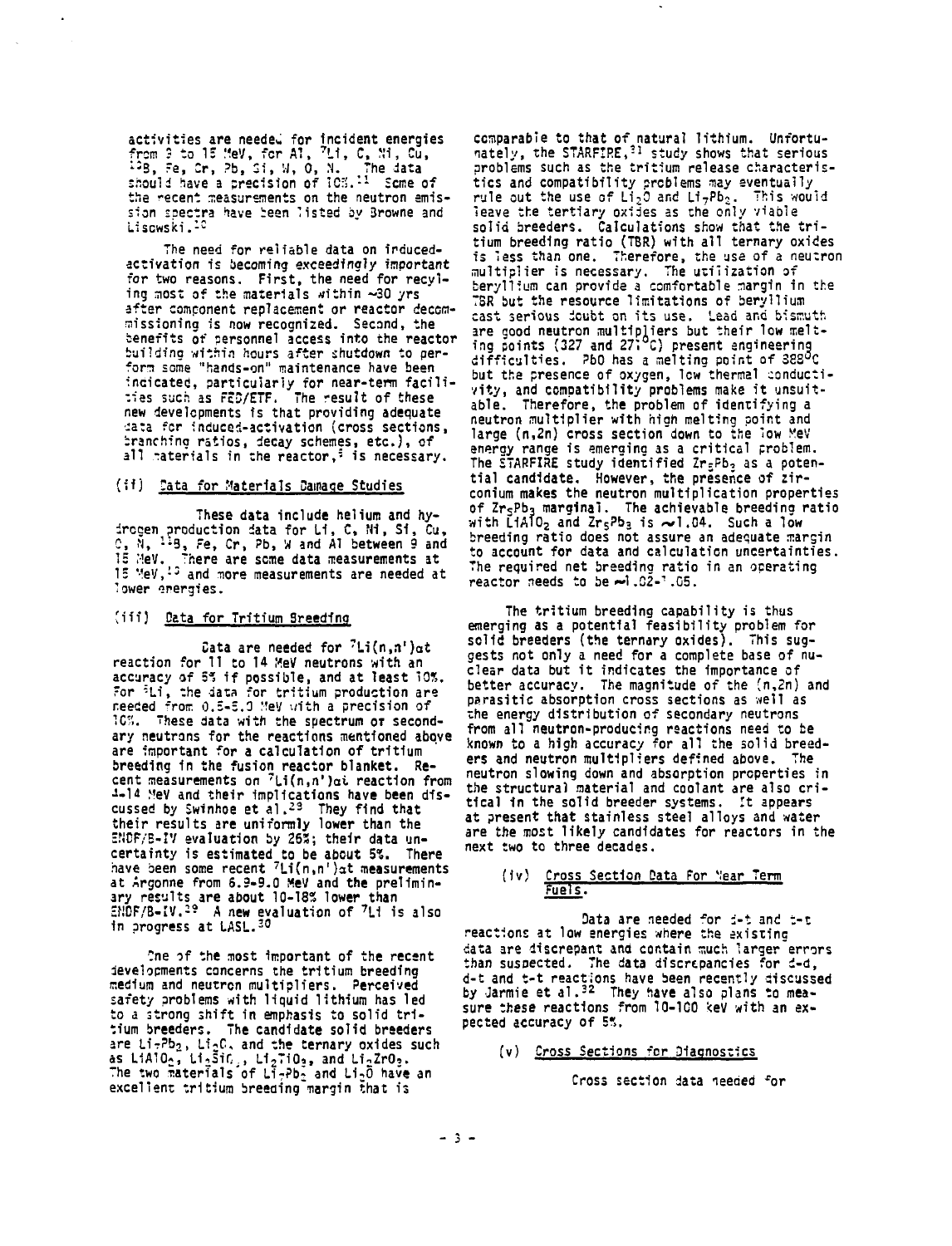plasma diagnostics are for <sup>54</sup>Zn(n,p) and <sup>16</sup>O(n,a)<br>up to 14 MeV.<sup>11</sup> These reactions are used in detestors which measure the 14 "eV neutrons produced Example the temperature of the state of the state in the depth reaction in<br>the PLT of Title of the state of the state of the PLT. The PLT of the production in the state of  $\frac{1}{2} \approx 20$  MeV. In addition, cross<br>sections f pairs in D and H by electrons up to 20 MeV in energy are also necessary. T(e,e'n) and T(e,e'p) electro disintegration data up to 50 MeV are essential to estimate the background neutron noise produced by runaway electrons in TFTR.

# 2.2 Cata for 2-7 Fusion Engineering Prototype

The data mentioned up to now are needed with a high priority (priority I) as opposed to the lata in this section which have a lower

# (i) Cata for Shielding, Activation and<br>Neutron Transport.

Data on neutron spectra are needed as a function of the secondary neutron energy and angle for Be, Ti, Wb, Sn, Mo, V, 148 and F for incident neutron energies from 9 to 15 MeV. In addition, activation data for all significant activation cross sections are necessary.

#### (ii) Data for Materials Damage Studies

Helium and hydrogen production data are needed for 3e, 71, Nb, Sn, Mo, 7, 11B and<br>F for neutron energies between 9 and 15 MeV. Other data for materials damage studies are the charged particle energy spectra for (n,a) and The presentions for 15 MeV neutrons on A1, 7Li, C,  $\{r, p\}$ , car, is 2, 12, F, 7. 2, 13, F, F, F, S, S, S, Si, W, O, Li, V, Se, Ti, V, Mb, and Mo.

# (111) <u>Data for Fusion Hybrid Studies</u>

Data for fusion-fission hybrid reactors have been recently reviewed by Jassby. 33 Some of the data needed for this purpose are the high energy neutron multiplying reactions in Th and 1330 such as (n.2n) and (n.3n) from 11-14 Mey<br>with an uncertainty of 10%.<sup>11</sup>

# (iv) Gamma-ray Production Cross Sections

Gamma-ray production data have ceen measured for 27 materials of interest to the<br>fusion program at ORELA.<sup>25</sup> They extend from 0.1 "eV-20 Yev" for neutron energies and the gamma-ray<br>energies cover the range 0.3<E<sub>y</sub><10.5 MeV. These data are necessary for heat deposition calculations in the blanket, shield and magnet of the fusion device. Data are needed for the boron iso-<br>tones from the inelastic threshold to 15 MeV.

# 4. Alternate Fusion Fuel Cycles

Alternate fusion fuel cycles and the nuclear data for them have been recently discussed by Shuy and Conn.<sup>34</sup> They discuss reactions impor-<br>tant for the d-d, d-<sup>21</sup>le, d-<sup>5</sup>Li, p-<sup>5</sup>Li and p-<sup>11</sup>8<br>fuel cycles. Of these, data are needed with priority I on the fuel cycles p-<sup>5</sup>Li and n-<sup>11</sup>8 to evalvate them. They are:  $6Li(3He,p)2c$  from 1.85-5.0 MeV, 7Be(d,p)2a below 2.0 MeV and 7Be(3He,2p)2a reaction below 3.0 MeV. In addition, branching<br>ratios for other reactions of <sup>3</sup>He on <sup>3</sup>Li in the energy range from several hundred key to a few Energy range from Severa Humanicular Scattering data<br>of 3He on 4He (50 keV-2 HeV), 3He on 5Li (100 keV-<br>5 MeV) and 3H or 4He (up to 2.0 MeV) are neces-<br>sary. For the p-1B fuel cycle, reaction cross<br>sections are needed for reactions from 0.2-2.0 MeV. These include the spectra of the emitted a particles as a function energy and angle.

#### 5. Evaluated Data

Since the last review,<sup>8</sup> of the evaluated data files available for fusion, ENDF/B-V library has been released. This contains evaluations up to 20 MeV for a number of materials with improvements in the quality of evaluation brought about by including new experimental data, improved nuclear model code calculations, integral data testing and more stringent checking codes. Secondary neutron energy distributions include the preequilibrium components, and better gamma-ray production data are used and checks for energy balance applied. Details of the evaluations may be found in the summary documentation.<sup>35</sup> or the individual evaluation reports.

For high energy calculations for FMIT, the Wilson,<sup>26</sup> and the Alsmiller-Barish,<sup>27</sup> libraries continue to be used along with ENDF/B-IV changed to include new experimental data at higher ener-<br>gies,<sup>23</sup> Arthur et al.,<sup>36,37</sup> have carried cut<br>evaluations for <sup>54,56</sup>Fe up to 40 MeV and for <sup>59</sup>Co up to 50 MeV and have plans to extend the energy of evaluations for other materials. The dosimetry library has been extended by Greenwood.<sup>18</sup> to 44 MeV and the HEDL has enlarged the activation library in ENDF/B up to 40 her using various nuclear<br>model calculations.<sup>18</sup> Evaluations of charged particle reaction data of interest to fusion by G. Hale (LASL) are available in the ENDF/B for $mat.^{19}$ Compilation of experimental data on these reactions from the Howerton (LLL) library (in ECSIL format) and Nuclear Reaction Cata Centers' X-4 format and the Hale evaluations may be obtained from the National Nuclear Data Center at.<br>Brookhaven.<sup>39</sup>

In carrying out an evaluation, nuclear model codes play a very important part to supplement measured data or supply information for which no data are available. Recent developments in this field nave been discussed by Young et al., "0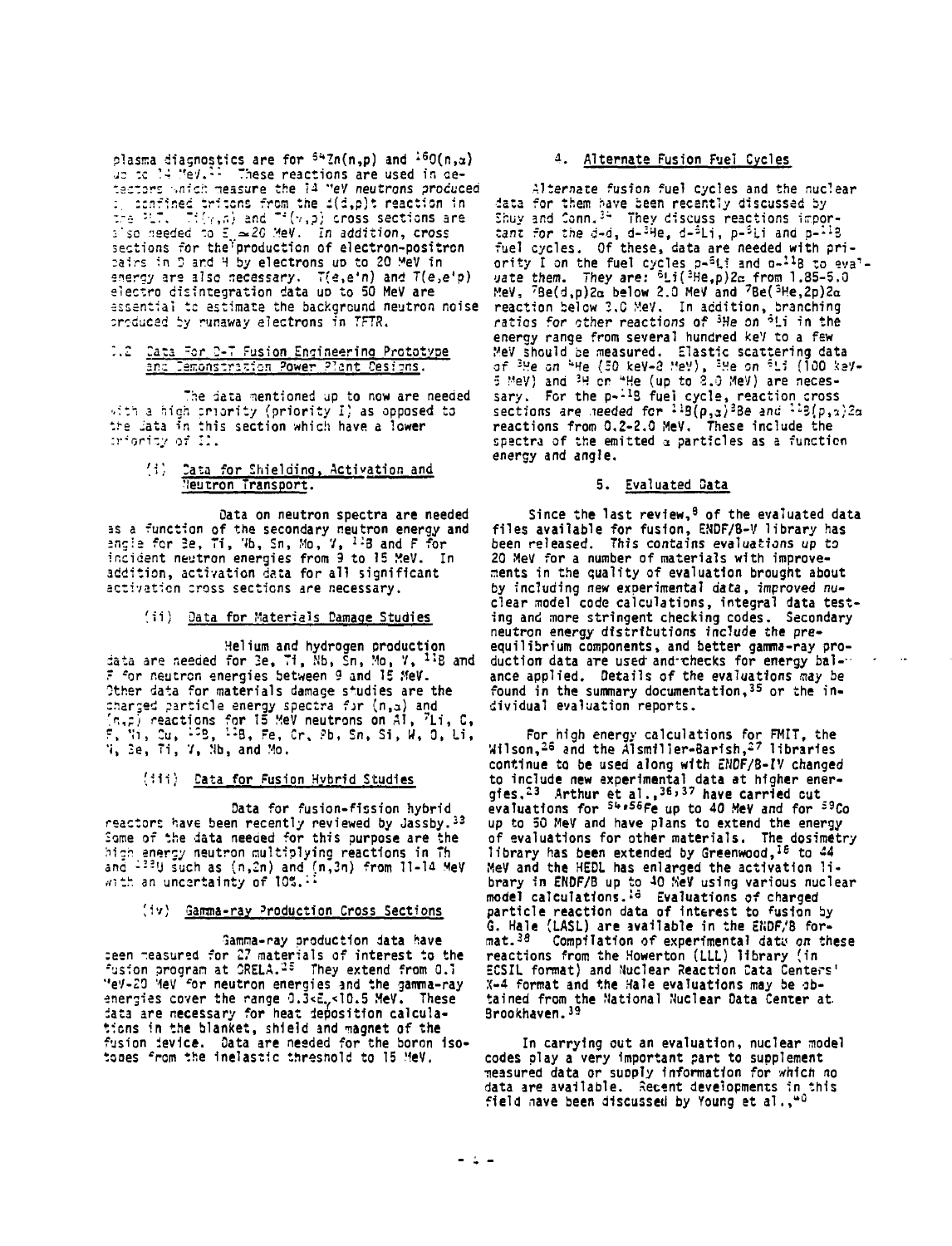lariner.<sup>41</sup> and in other papers at the 10-50 MeV Symposium.<sup>14</sup>

Internal experiments such as those in pro-<br>press at Cak Ridge National Lap,  $2^{2}$  <sup>2</sup> and others described at the Knoxville Conference, "" are imcortant for checking the data base and providing<br>indication of possible problems with evaluations.

#### References

- 1. C. R. Head, "Nuclear Data Requirements of<br>the Magnetic Fusion Power Program of the United States of America", Proc. of the Survey Group Meeting on Nuclear Data for<br>Advisory Group Meeting on Nuclear Data for<br>Fusion Reactor Technology organized by IAEA,<br>Mienna, p.1, IAEA-TECDOC-222 (1979),
- 2. 3. Constantine, "Nuclear Data Requirements For Fusion Reactor Design - Neutronics Design,<br>Banket Neutronics and Tritium Breeding",<br>Ibid p.11.
- 3. Y. Seki, "Review of Nuclear Heating In Fusion Reactors", Ibid p.31.
- 4. 2. N. Jarvis, "Nuclear Data Requirements for ransmutation and Activation of Reactor Wall and Structural Materials", Ibid p.47.
- 6. S. M. Daim, "Nuclear Data Meeds for Radiation Camade Studies Relevant to Fusion Reactor "echnology", Ibid p.75.
- 5. M. A. Abdou, "Nuclear Data Requirements for Fusion Reactor Shielding", Ibid p.91.
- 7. D. V. Markovskii and G. E. Shatalov, "Neutron<br>Lata for Hybrid Reactor Calculations" Ibid<br>p.111.
- 3. M. R. Bhat, "Evaluated Files of Nuclear Cross Sections for Fusion Reactor Calculations",  $510, 2.153.$
- 3. 2. C. Haight, "Neutron Cross Sections for<br>Fusion", Proc. Conf. Nuclear Data for Technol-<br>ogy, Knoxville, 1979 (To be Published).
- 10. J. C. Browne and P. W. Lisowski, "Status of 44gh Energy Neutron Cross Sections".<br>3NL-4CS-51245, p.215 (1980).
- 11. 'Compilation of Requests for Nuclear Data". To be Published by the National Nuclear Data<br>Center, Brookhaven National Laboratory (1981).
- 12. R. M. NG, "Magnetic Fusion Energy Program Nuclear Data Needs-Revision", letter to<br>S. L. Whetstone, April 11, 1980.
- 13. M. R. Bhat and S. Pearlstein (Eds), "Sympo-<br>sium On Neutron Cross Sections From 10-40 MeV" 3ML-NCS-50681 (1977).
- 14. M. R. Shat and S. Pearlstein (Eds) 'Symposium On Neutron Cross Sections From 10-50 MeV", BNL-NCS-51245 (1980).
- 15. D. L. Johnson, F. M. Mann, J. M. Matson,<br>F. P. Brady, J. L. Wlman, J. L. Romero,<br>C. M. Castaneda, C. I. Tanelli and W. G.<br>Myckoff, "Thick Target Meutron Yields and<br>Spectra from the Li(d,xn) Reaction at 35 HeV", Ibid n.99.
- 16. D. L. Johnson, F. M. Mann and R. E. Schenter, "Measurements and Evaluations of Nuclear Data to Support Early Design Needs of the FMIT Facility", Ibid p.495.
- 17. L. R. Greenwood, "Peview of Source Characterization for Fusion Materials Irradiations", Ibid p.75.
- 18. L. R. Greenwood, "Extrapolated Neutron Acti-<br>vation Cross Sections for Dosimetry to 44<br>MeV", ARL-FPP/TM-115 (1979).
- 19. D. W. Kneff, H. Farrar IV, L. R. Greenwood of M. M. Guinan, "Characterization of the<br>Be(d,n) Neutron Field By Passive Cosimetry Techniques". Proc. of the Symposium on Neutron Cross Sections From 10 to 50 MeV,<br>SNL-NCS-51245 (1980) p.113.
- 20. D. W. Kneff, B. M. Oliver, M. N. Vakata and Harry Farrar IV, "Helium Generation Cross<br>Sections For Fast Neutrons", Ibid, p.289.
- 21. F. H. Ruddy, C. C. Preston, R. Gold, E. V. Senton and J. H. Roberts, "CR-39 Polymer, A Promising New Solid State Track Recorder For High Energy Neutron Applications", Ibid p.599.
- 22. D. G. Doran and M. W. Guinan, "Fusion Materials High Energy Neutron Studies - A Status Report", Ibid p.459.
- L. L. Carter, R. J. Morford and A. D. Wilcox, 23. "Nuclear Data Relevant to Shield Design of FMIT Facility", Ibid p.431.
- 24. C. I. Zanelli, F. P. Brady, J. L. Romero, C. M. Castaneda, M. L. Johnson, G. A. Need-ham, J. L. Ullmann, P. P. Urone and D. L. Johnson, "Measurements of Neutron Total and Total Non-elastic Cross Sections For C, 0,<br>Ca and Fe at UC Davis", Ibid p.313.
- $25.$ D. C. Larson, "ORELA Measurements To Meet Fusion Energy Neutron Cross Sections Needs". Ibid p.277.
- 26. W. B. Wilson, "Nuclear Data Development and Shield Design for Neutrons below 50 MeV", LA-7159-T Los Alamos Scientific Lab, Los Alamos, MM (1978).